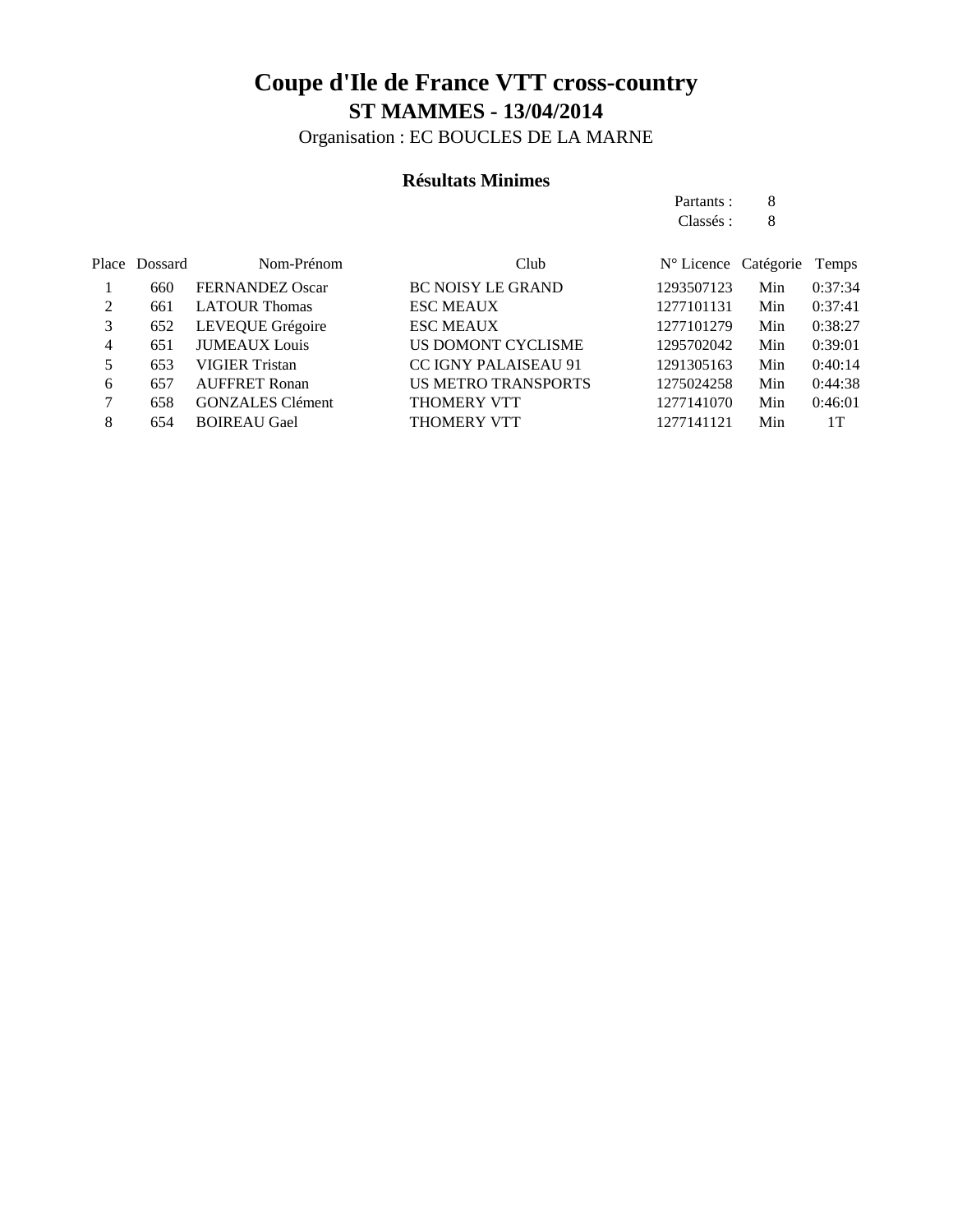Organisation : EC BOUCLES DE LA MARNE

### **Résultats Cadettes**

Partants : 5 Classés : 5 Place Dossard Nom-Prénom Club  $N^{\circ}$  Licence Catégorie Temps 1 502 SIMARD Marine US DOMONT CYCLISME 1295702058 Cad F 0:51:17 2 501 JAFFRY Jennyfer JS FERTE GAUCHER 1277114246 Cad F 0:51:20 3 504 LE CUNFF Maëlle NL Cad F 0:51:32 4 503 DELSART Anais AC MARINES 1295728004 Cad F 0:51:53 5 506 FAUTRAT Pauline NL Cad F 0:53:09

#### **Résultats Minimes Filles**

Partants : 2 Classés : 2

| Place Dossard | Nom-Prénom            | Club                                                   | N° Licence Catégorie Temps |  |
|---------------|-----------------------|--------------------------------------------------------|----------------------------|--|
|               | 601 GONTIER Cassandre | LA PEDALE FERTOISE                                     | 1277102004 Min F 0:46:46   |  |
|               | 602 BECU Amelie       | VC MONTIGNY LE BRETONNEUX $1278235330$ Min F $0.51:29$ |                            |  |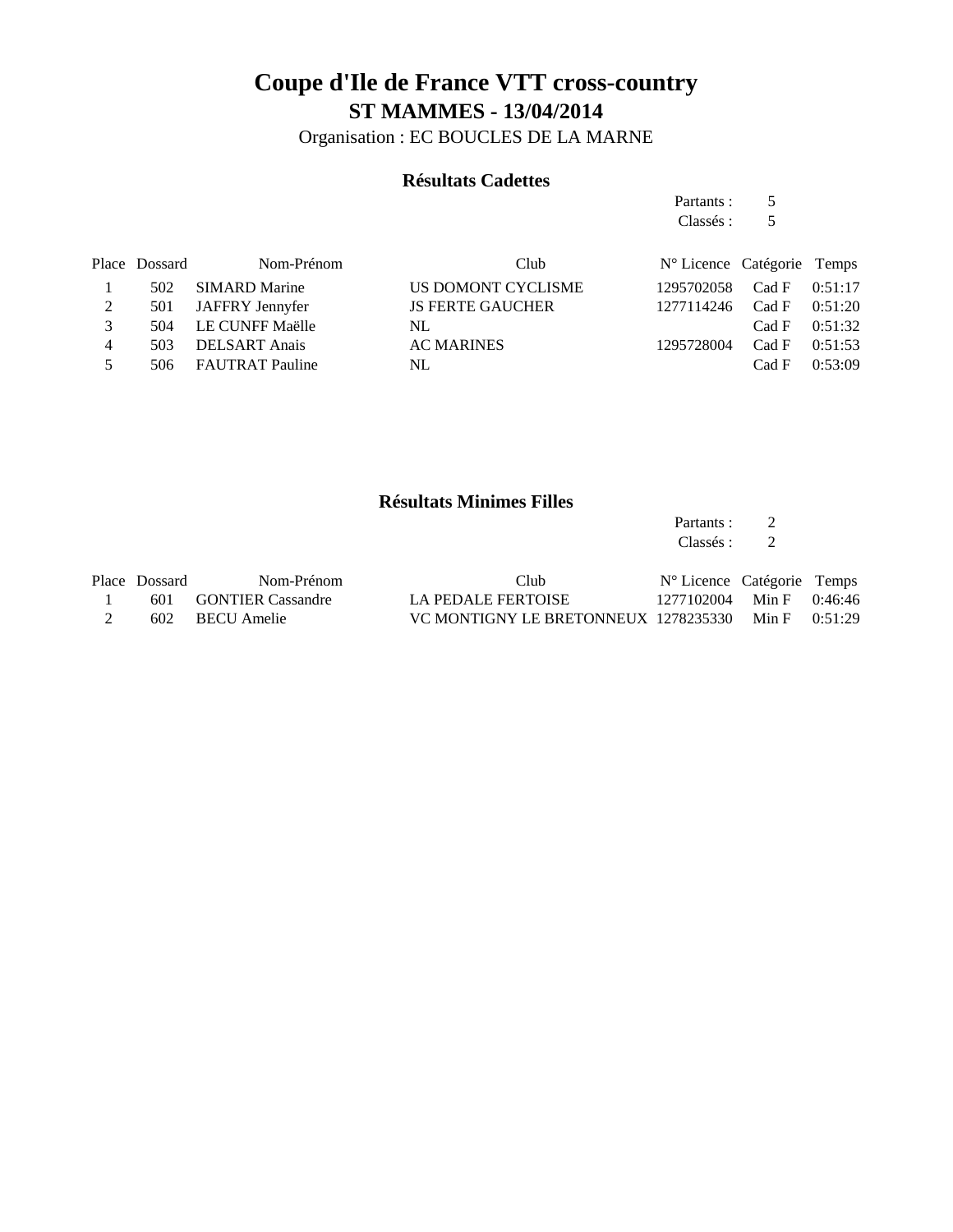Organisation : EC BOUCLES DE LA MARNE

### **Résultats Cadets**

Partants : 8 Classés : 8

|   | Place Dossard | Nom-Prénom             | Club                         | $N^{\circ}$ Licence Catégorie |     | Temps   |
|---|---------------|------------------------|------------------------------|-------------------------------|-----|---------|
|   | 552           | <b>DELVAL</b> Florian  | <b>ROUE D'OR CONFLANAISE</b> | 1278210003                    | Cad | 0:40:11 |
|   | 551           | <b>HANDJIAN Melvin</b> | US DOMONT CYCLISME           | 1295702046                    | Cad | 0:40:20 |
| 3 | 556           | LE BECHEC Corentin     | <b>OC GIF VTT</b>            | 1291333011                    | Cad | 0:41:35 |
| 4 | 557           | <b>DUGENY Nicolas</b>  | <b>TEAM BIKE CHAUMONTEL</b>  | 1295716019                    | Cad | 0:43:01 |
| 5 | 553           | <b>MARFOUTINE Joss</b> | VAL D'EUROPE TEAM CYCLISTE   | 1277145009                    | Cad | 0:45:04 |
| 6 | 555           | LACROIX Kévin          | <b>BC NOISY LE GRAND</b>     | 1293507621                    | Cad | 0:47:44 |
|   | 559           | <b>BREDA</b> Etienne   | <b>BC NOISY LE GRAND</b>     | 1293507010                    | Cad | 0:50:41 |
| 8 | 558           | <b>MAHIEU Thibaud</b>  | <b>CSM CLAMART</b>           | 1292411125                    | Cad | 0:51:39 |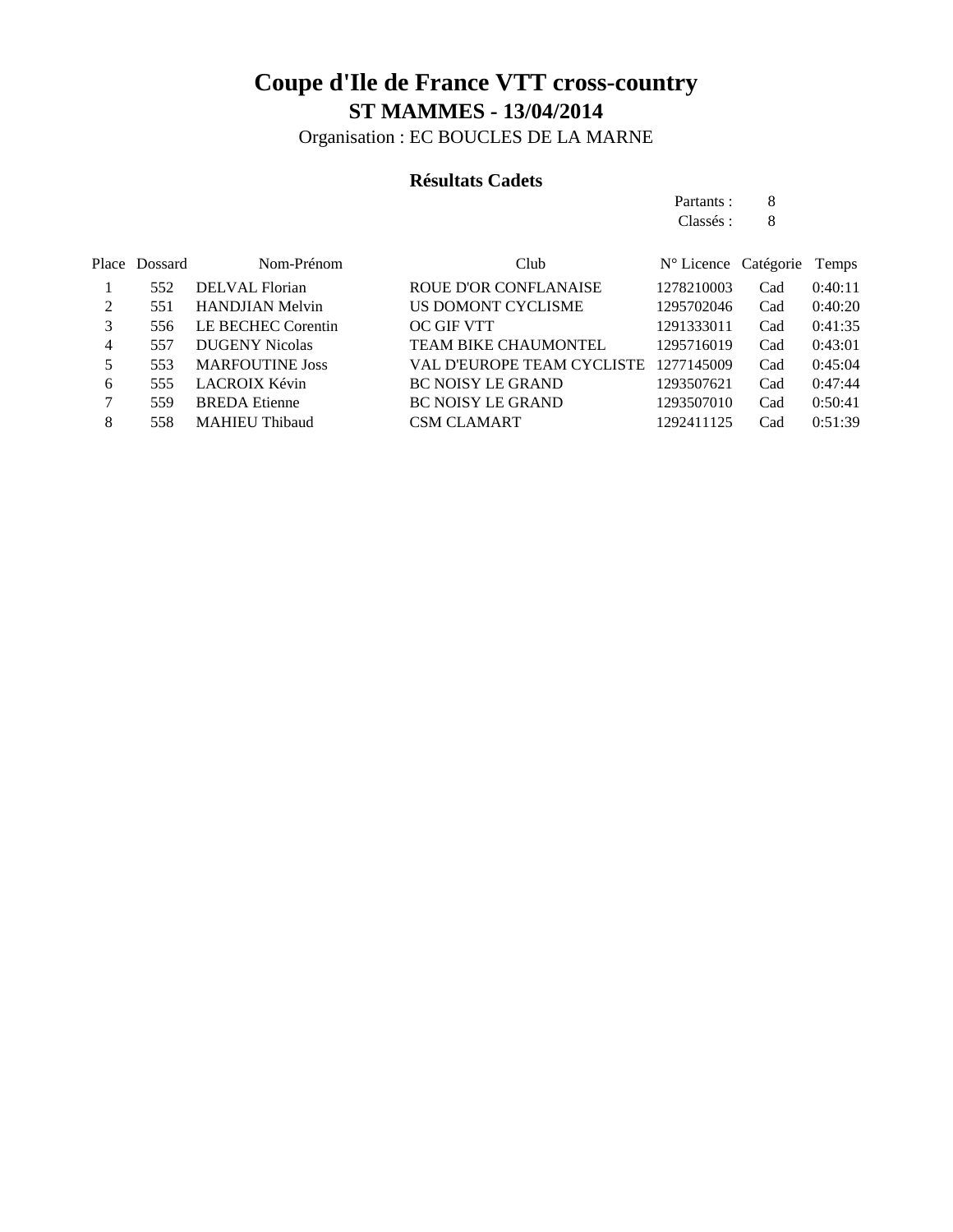Organisation : EC BOUCLES DE LA MARNE

### **Résultats Juniors**

Partants : 8 Classés : 6

|               | Place Dossard | Nom-Prénom              | Club                         | N° Licence Catégorie Temps |     |         |
|---------------|---------------|-------------------------|------------------------------|----------------------------|-----|---------|
|               | 158           | ALLAIX Théo             | <b>VELO CLUB DU SENONAIS</b> | 0589105268                 | Jun | 1:21:10 |
| $\mathcal{D}$ | 154           | <b>POITEVIN Robin</b>   | US DOMONT CYCLISME           | 1295702004                 | Jun | 1:21:39 |
|               | 153           | <b>MORAND Guillaume</b> | <b>BC NOISY LE GRAND</b>     | 1293507048                 | Jun | 1:23:36 |
| 4             | 157           | PINSARD Florian         | <b>THOMERY VTT</b>           | 1277141022                 | Jun | 1:24:54 |
|               | 155           | <b>PARMENTIER Hugo</b>  | <b>BC NOISY LE GRAND</b>     | 1293507196                 | Jun | 1:28:24 |
| 6             | 156.          | <b>GONTIER Lucas</b>    | <b>LA PEDALE FERTOISE</b>    | 1277102194                 | Jun | 1:34:17 |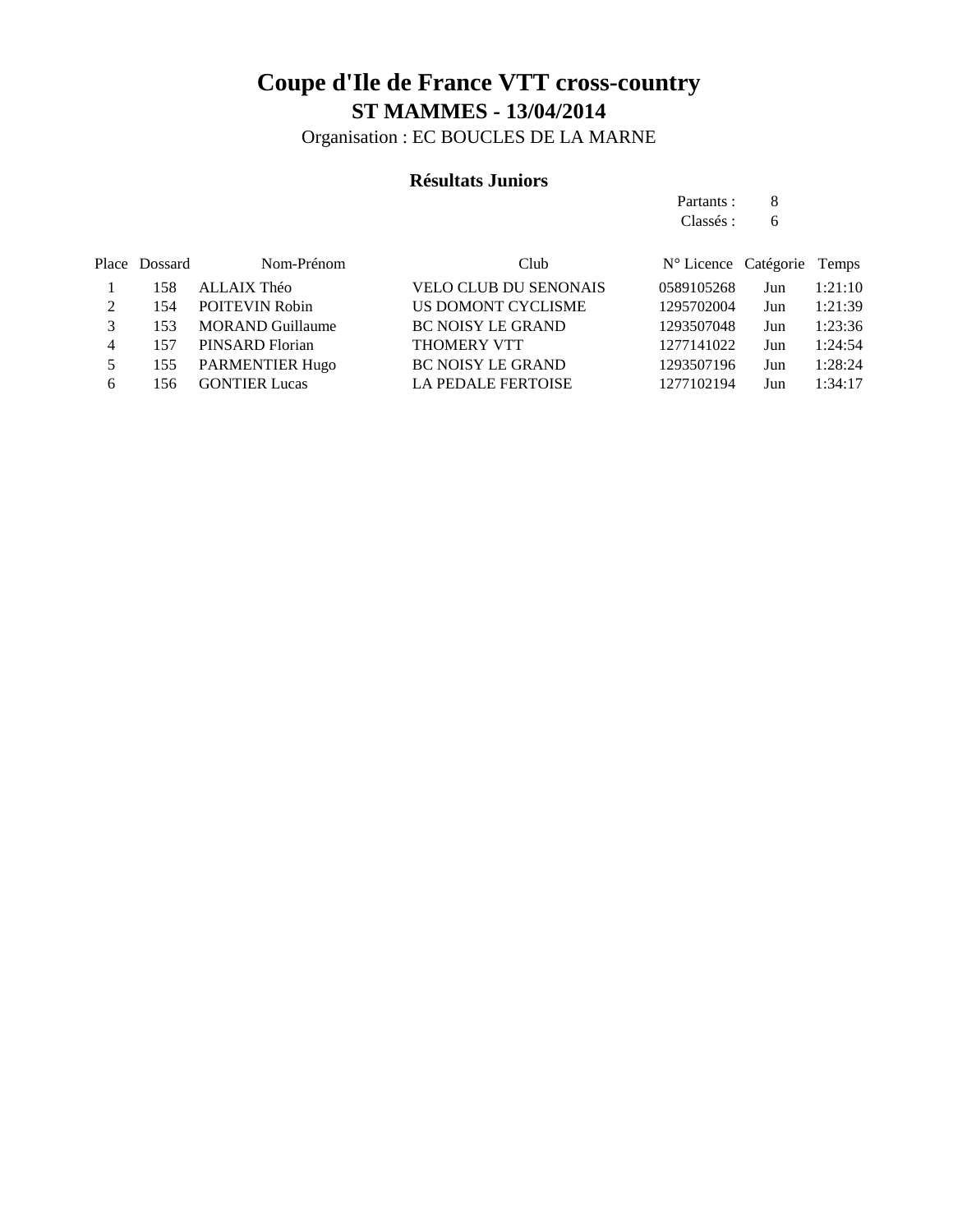Organisation : EC BOUCLES DE LA MARNE

### **Résultats Seniors et Juniors Féminines**

Partants : 4 Classés : 4

| Place Dossard | Nom-Prénom          | Club                                                | $N^{\circ}$ Licence Catégorie Temps |  |
|---------------|---------------------|-----------------------------------------------------|-------------------------------------|--|
|               | 422 DE WITTE Laure  | ARGENTEUIL VAL DE SEINE 95 1295708095 Sen F 1:16:16 |                                     |  |
|               | 421 LEGROS Angeline | LES BLEUS DE FRANCE                                 | $1292402101$ Sen F $1:19:20$        |  |

|  | 451 HUBER Lisa       | ARGENTEUIL VAL DE SEINE 95 1295708058 Jun F 1:15:16 |                              |  |
|--|----------------------|-----------------------------------------------------|------------------------------|--|
|  | 452 VAILLANT Pauline | OC GIF VTT                                          | $1291333014$ Jun F $1:21:18$ |  |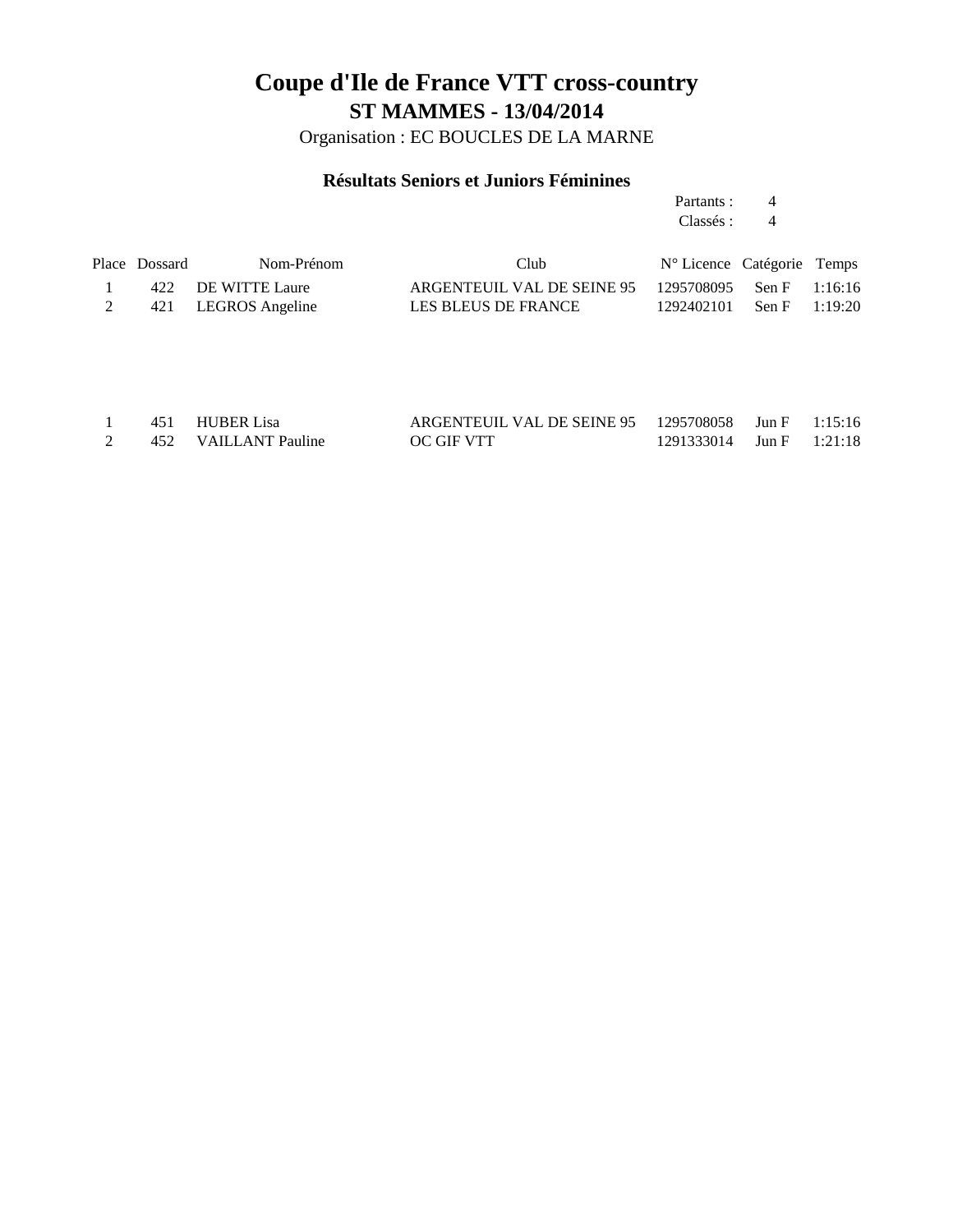Organisation : EC BOUCLES DE LA MARNE

### **Résultats Espoirs**

Partants : 5 Classés : 5

|   | Place Dossard | Nom-Prénom            | Club                          | N° Licence Catégorie Temps |     |         |
|---|---------------|-----------------------|-------------------------------|----------------------------|-----|---------|
|   | 101           | <b>MIRAMON Pierre</b> | <b>S.C.OLYMPIQUE DE DIJON</b> | 0521085144                 | Esp | 1:48:36 |
|   | 104           | THIEBAULT Robin       | LES BLEUS DE FRANCE           | 1292402016                 | Esp | 1:49:12 |
| 3 | 105           | <b>GALON Geoffrey</b> | NL                            |                            | Esp | 1:50:13 |
| 4 | 103           | <b>HAIN Nicolas</b>   | OC GIF                        | 1291333017                 | Esp | 1:57:30 |
| 5 | 102           | MAJA Benjamin         | EC BOUCLES DE LA MARNE        | 1277126002                 | Esp | 1:58:56 |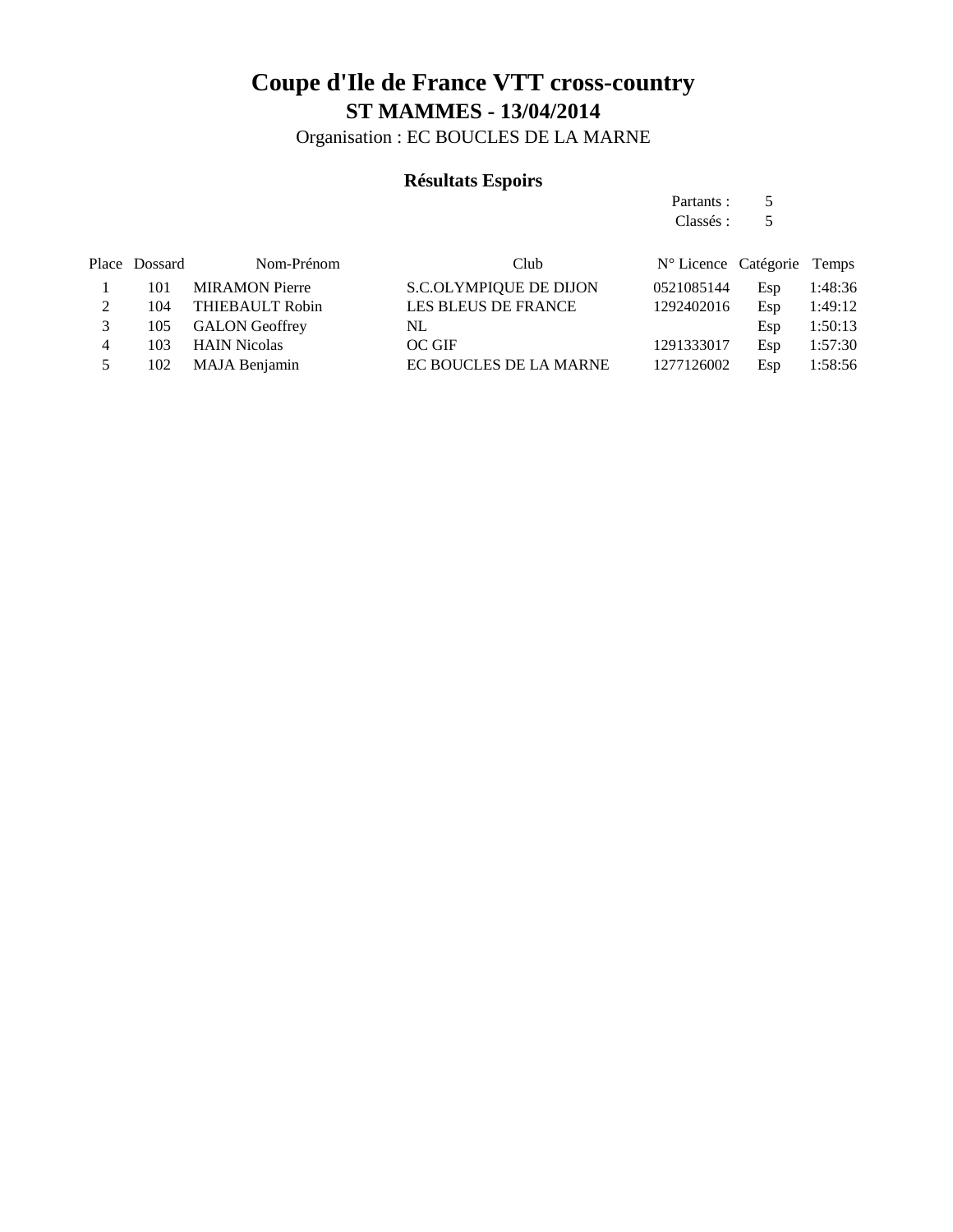Organisation : EC BOUCLES DE LA MARNE

### **Résultats Seniors**

Partants : 11 Classés : 9

|   | Place Dossard | Nom-Prénom             | Club                        | $N^{\circ}$ Licence Catégorie |            | Temps   |
|---|---------------|------------------------|-----------------------------|-------------------------------|------------|---------|
|   | 55            | <b>OBERTI</b> Julien   | <b>TEAM BIKE CHAUMONTEL</b> | 1295716005                    | Sen        | 1:40:15 |
| 2 | 58            | <b>GOUBIN Maxime</b>   | US DOMONT CYCLISME          | 1295702029                    | Sen        | mt      |
| 3 | 54            | <b>VAILLANT Pierre</b> | US DOMONT CYCLISME          | 1295702044                    | Sen        | 1:41:28 |
| 4 | 51            | <b>LEGROS</b> Thomas   | <b>LES BLEUS DE FRANCE</b>  | 1292402002                    | Sen        | 1:47:04 |
|   | 53            | PITTIA Emmanuel        | UC BORDS DE MARNE           | 1294616003                    | Sen        | 1:48:09 |
| 6 | 61            | <b>LAURES</b> Mathieu  | <b>VTT ROC EVASION</b>      | 1334091088                    | Sen        | 1:49:48 |
| 7 | 60            | <b>PAGNOT Yannick</b>  | NL                          |                               | <b>Sen</b> | 1:55:37 |
| 8 | 57            | <b>MARTEAU Romain</b>  | <b>ESC MEAUX</b>            | 1277101077                    | Sen        | 2:03:28 |
| 9 | 56            | <b>ATLAN Pierre</b>    | THOMERY VTT                 | 1277141114                    | Sen        | 1 T     |
|   |               |                        |                             |                               |            |         |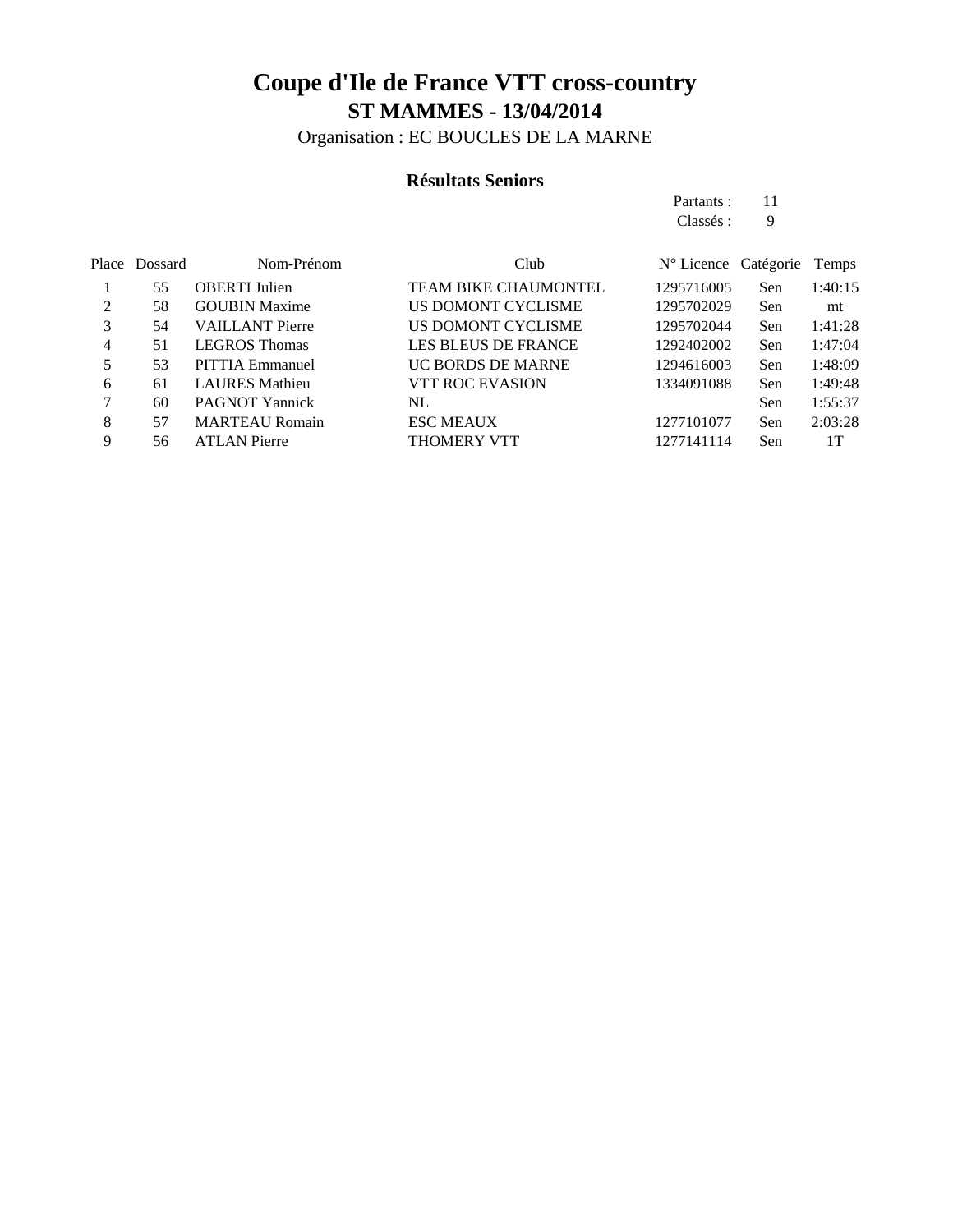Organisation : EC BOUCLES DE LA MARNE

### **Résultats Masters 1 et 2**

Partants : 15 Classés : 10

|    | Place Dossard | Nom-Prénom                   | Club                        | N° Licence Catégorie Temps |                   |         |
|----|---------------|------------------------------|-----------------------------|----------------------------|-------------------|---------|
|    | 212           | <b>CROCHET-COLIN Normann</b> | ARGENTEUIL VAL DE SEINE 95  | 1295708094                 | Mas $1/2$         | 1:40:30 |
| 2  | 202           | <b>NARI</b> Olivier          | <b>VELO CLUB ARPAJON</b>    | 1291308018 Mas 1/2 1:43:02 |                   |         |
| 3  | 216           | RAGUIDEAU Olivier            | <b>AC ORSAY</b>             | 1291326057                 | Mas $1/2$ 1:44:00 |         |
| 4  | 203           | <b>MELCHIOR Loïc</b>         | <b>BC NOISY LE GRAND</b>    | 1293507002 Mas 1/2         |                   | 1:48:31 |
| 5  | 210           | <b>FRAISE</b> Arnaud         | US DOMONT CYCLISME          | 1295702119                 | Mas $1/2$ 1:48:50 |         |
| 6  | 213           | <b>GALVAING Christohe</b>    | <b>TEAM VTT MAISSE</b>      | 1291325024 Mas 1/2         |                   | 1:50:33 |
|    | 209           | <b>VANVYNCKT</b> Michel      | <b>EC MONTGERON VIGNEUX</b> | 1291307289                 | Mas $1/2$         | 1:52:07 |
| 8  | 208           | <b>BONFAND Grégory</b>       | <b>VC SAVIGNY SUR ORGE</b>  | 1291301150                 | Mas $1/2$         | 1:52:32 |
| 9  | 204           | FADDA Jean-Christophe        | <b>TEAM VTT MAISSE</b>      | 1291325040                 | Mas $1/2$         | 1:53:59 |
| 10 | 215           | <b>OURRARD</b> Vincent       | NL                          |                            | Mas $1/2$         | 1T      |
|    |               |                              |                             |                            |                   |         |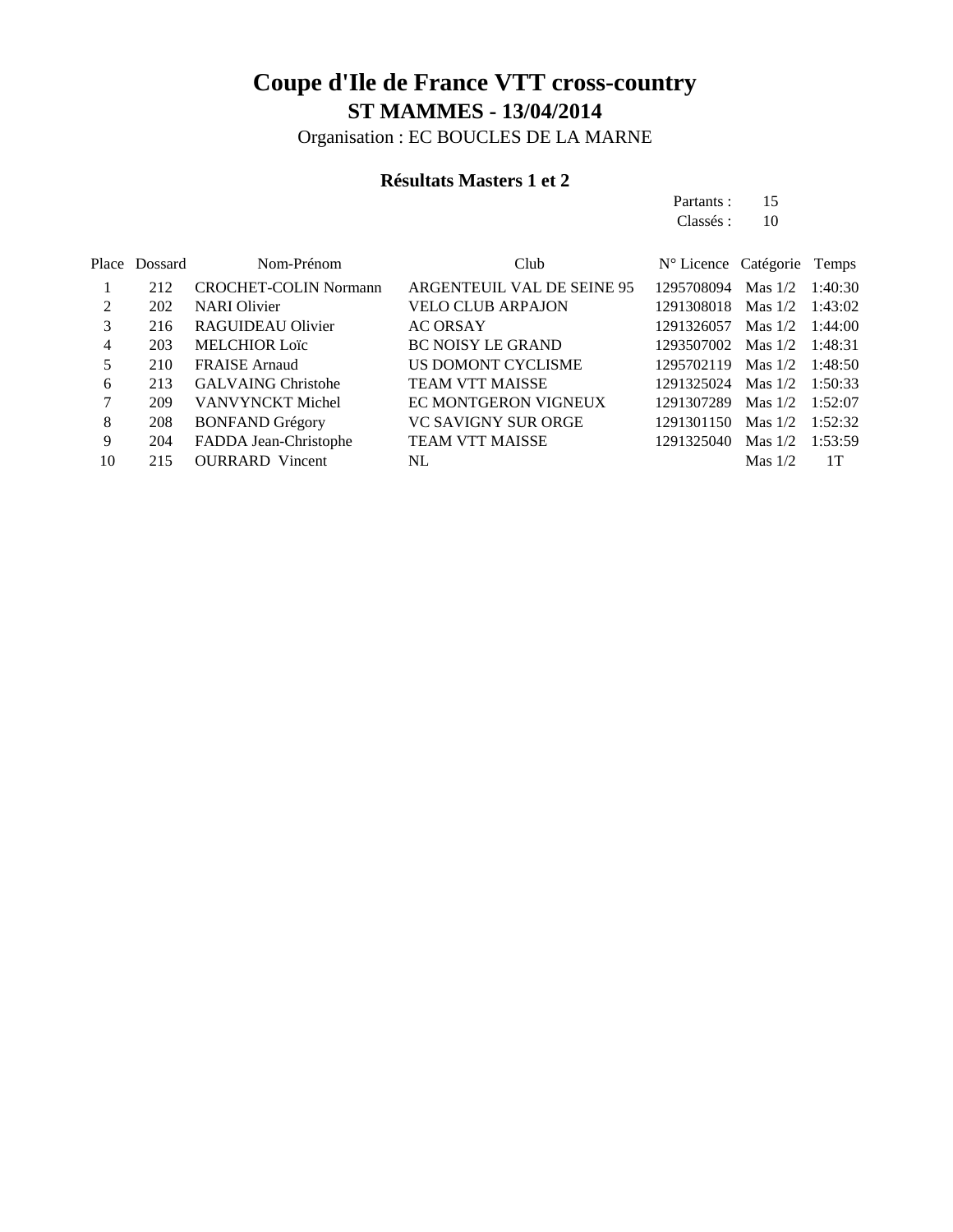Organisation : EC BOUCLES DE LA MARNE

### **Résultats Masters 3-4-5**

Partants : 49 Classés: 46

|                          | Place Dossard | Nom-Prénom                             | Club                                              | Nº Licence Catégorie     |                      | Temps              |
|--------------------------|---------------|----------------------------------------|---------------------------------------------------|--------------------------|----------------------|--------------------|
| 1                        | 306           | FERNANDES José                         | US DOMONT CYCLISME                                | 1295702080               | Mas3/4               | 1:22:24            |
| $\overline{c}$           | 301           | PAUCHARD Stéphane                      | <b>ESC MEAUX</b>                                  | 1277101266               | Mas $3/4$            | 1:22:33            |
| 3                        | 317           | <b>HUBER Christophe</b>                | ARGENTEUIL VAL DE SEINE 95                        | 1295708068               | Mas $3/4$            | 1:22:41            |
| $\overline{\mathcal{L}}$ | 318           | <b>CORBEAU Laurent</b>                 | EC MONTGERON VIGNEUX                              | 1291307045               | Mas $3/4$            | 1:23:35            |
| 5                        | 328           | <b>MARTIN</b> François                 | <b>VELO CLUB DU SENONAIS</b>                      | 589105238                | Mas 3/4              | 1:23:49            |
| 6                        | 379           | <b>POITEVIN Francis</b>                | US DOMONT CYCLISME                                | 1295702006               | Mas5                 | MT                 |
| $\boldsymbol{7}$         | 313           | <b>ATZERT</b> Alexandre                | <b>BC NOISY LE GRAND</b>                          | 1293507098               | Mas 3/4              | MT                 |
| 8                        | 386           | PINSARD Frédéric                       | <b>THOMERY VTT</b>                                | 1277141002               | Mas5                 | 1:23:54            |
| 9                        | 302           | <b>BREHIER Hugues</b>                  | EC MONTGERON VIGNEUX                              | 1291307001               | Mas 3/4              | 1:26:20            |
| 10                       | 383           | <b>GAUTIER Laurent</b>                 | TEAM 94 VILLENEUVOISE                             | 1294601053               | Mas 5                | MT                 |
| 11                       | 311           | <b>RAMENIERAS Herve</b>                | <b>BC NOISY LE GRAND</b>                          | 1293507268               | Mas $3/4$            | MT                 |
| 12                       | 319           | <b>DESTREL Sylvain</b>                 | EC MONTGERON VIGNEUX                              | 1291307051               | Mas $3/4$            | 1:27:15            |
| 13                       | 372           | <b>GRANGE Jean Claude</b>              | LES BLEUS DE FRANCE                               | 1292402012               | Mas5                 | 1:27:45            |
| 14                       | 380           | <b>LELONG Olivier</b>                  | LA PEDALE FERTOISE                                | 1277102167               | Mas <sub>5</sub>     | 1:28:17            |
| 15                       | 381           | CASTILLO Frédéric                      | VC FONTAINEBLEAU AVON                             | 1277113077               | Mas <sub>5</sub>     | 1:28:36            |
| 16                       | 327           | <b>LAMY</b> Jean Marie                 | <b>NL</b>                                         |                          | Mas 3/4              | 1:28:50            |
| 17                       | 305           | <b>DONATI</b> Jean Francois            | <b>US RIS ORANGIS</b>                             | 1291322062               | Mas $3/4$            | MT                 |
| 18                       | 314           | <b>MULLER Christophe</b>               | UC TRILPORT PAYS DE MEAUX                         | 1277132002               | Mas3/4               | 1:29:50            |
| 19                       | 329           | <b>ALLAIX Marc</b>                     | <b>VELO CLUB DU SENONAIS</b>                      | 0589105247               | Mas 3/4              | 1:30:04            |
| 20                       | 304           | <b>PARMENTIER Franck</b>               | <b>BC NOISY LE GRAND</b>                          | 1293507203               | Mas 3/4              | 1:31:11            |
| 21<br>22                 | 320           | <b>CATHENOZ Thibault</b>               | <b>BC NOISY LE GRAND</b>                          | 1293507188               | Mas 3/4              | 1:31:20            |
| 23                       | 307<br>308    | <b>MEYER Raoul</b>                     | EC MONTGERON VIGNEUX                              | 1291307234               | Mas 3/4<br>Mas $3/4$ | 1:31:35<br>1:31:47 |
| 24                       | 303           | LE MOAL Yannick<br><b>MICHOUT Eric</b> | EC MORSANG SUR ORGE<br><b>US METRO TRANSPORTS</b> | 1291339006<br>1275024237 | Mas $3/4$            | 1:32:28            |
| 25                       | 323           | <b>LELEU</b> Fabrice                   | BC NOISY LE GRAND                                 | 1293507210               | Mas $3/4$            | 1:32:55            |
| 26                       | 330           | <b>SKOCSYLAS</b> Christophe            | VELO CLUB DU SENONAIS                             | 0589105248               | Mas $3/4$            | 1:33:02            |
| 27                       | 326           | <b>CHABANAUD Ludovic</b>               | <b>US METRO TRANSPORTS</b>                        | 1275024264               | Mas $3/4$            | 1:33:50            |
| 28                       | 325           | <b>CLEMENT Michel</b>                  | THOMERY VTT                                       | 1277141019               | Mas $3/4$            | 1:34:02            |
| 29                       | 322           | <b>BOUDARD Sébastien</b>               | TEAM 94 VILLENEUVOISE                             | 1294601054               | Mas 3/4              | 1:34:10            |
| 30                       | 316           | <b>DESPUJOLS Marc</b>                  | <b>THOMERY VTT</b>                                | 1277141133               | Mas 3/4              | 1:34:17            |
| 31                       | 309           | <b>HANDJIAN</b> Pierre                 | BC NOISY LE GRAND                                 | 1293507149               | Mas 3/4              | 1:34:37            |
| 32                       | 388           | <b>BRANCO</b> Guillaume                | EC MONTGERON VIGNEUX                              | 1291307261               | Mas 5                | 1:34:41            |
| 33                       | 378           | <b>CASAS Thierry</b>                   | EC BOUCLES DE LA MARNE                            | 1277126012               | Mas 5                | 1:36:20            |
| 34                       | 385           | <b>CLABAUT</b> Marc                    | <b>BC NOISY LE GRAND</b>                          | 1293507109               | Mas <sub>5</sub>     | 1:38:32            |
| 35                       | 324           | <b>LACROIX Arnaud</b>                  | BC NOISY LE GRAND                                 | 1293507005               | Mas $3/4$            | MT                 |
| 36                       | 377           | PHILIPP Jean Jacques                   | EC BOUCLES DE LA MARNE                            | 1277126043               | Mas 5                | 1:38:46            |
| 37                       | 374           | FAGES Olivier                          | BC NOISY LE GRAND                                 | 1293507061               | Mas5                 | 1:41:14            |
| 38                       | 371           | <b>LIGNIER Pascal</b>                  | <b>ESC MEAUX</b>                                  | 1277101023               | Mas5                 | 1:41:38            |
| 39                       | 315           | <b>BOCQUILLON Eric</b>                 | AC BAZANCOURT REIMS                               | 0751013035               | Mas3/4               | 1:41:40            |
| 40                       | 389           | <b>ADELINE Régis</b>                   | THOMERY VTT                                       | 1277141160               | Mas 5                | 1:42:02            |
| 41                       | 376           | <b>OZADNIK Alain</b>                   | LES KOYOTES                                       | 1275003018               | Mas5                 | 1:43:01            |
| 42                       | 310           | <b>NOEL Franck</b>                     | LES KOYOTTES                                      | 1275003006               | Mas 3/4              | 1:44:33            |
| 43                       | 387           | <b>SIMON Patrice</b>                   | <b>ASL VARREDDES</b>                              | 1277107003               | Mas5                 | 1:44:39            |
| 44                       | 375           | <b>MARTEAU Jean Claude</b>             | <b>ESC MEAUX</b>                                  | 1277101111               | Mas5                 | 1:45:18            |
| 45                       | 312           | <b>GONTIER Frédéric</b>                | LA PEDALE FERTOISE                                | 1277102194               | Mas3/4               | MT                 |
| 46                       | 384           | <b>LELONG Patrick</b>                  | <b>VELO CLUB ARPAJON</b>                          | 1291308092               | Mas <sub>5</sub>     | 1T                 |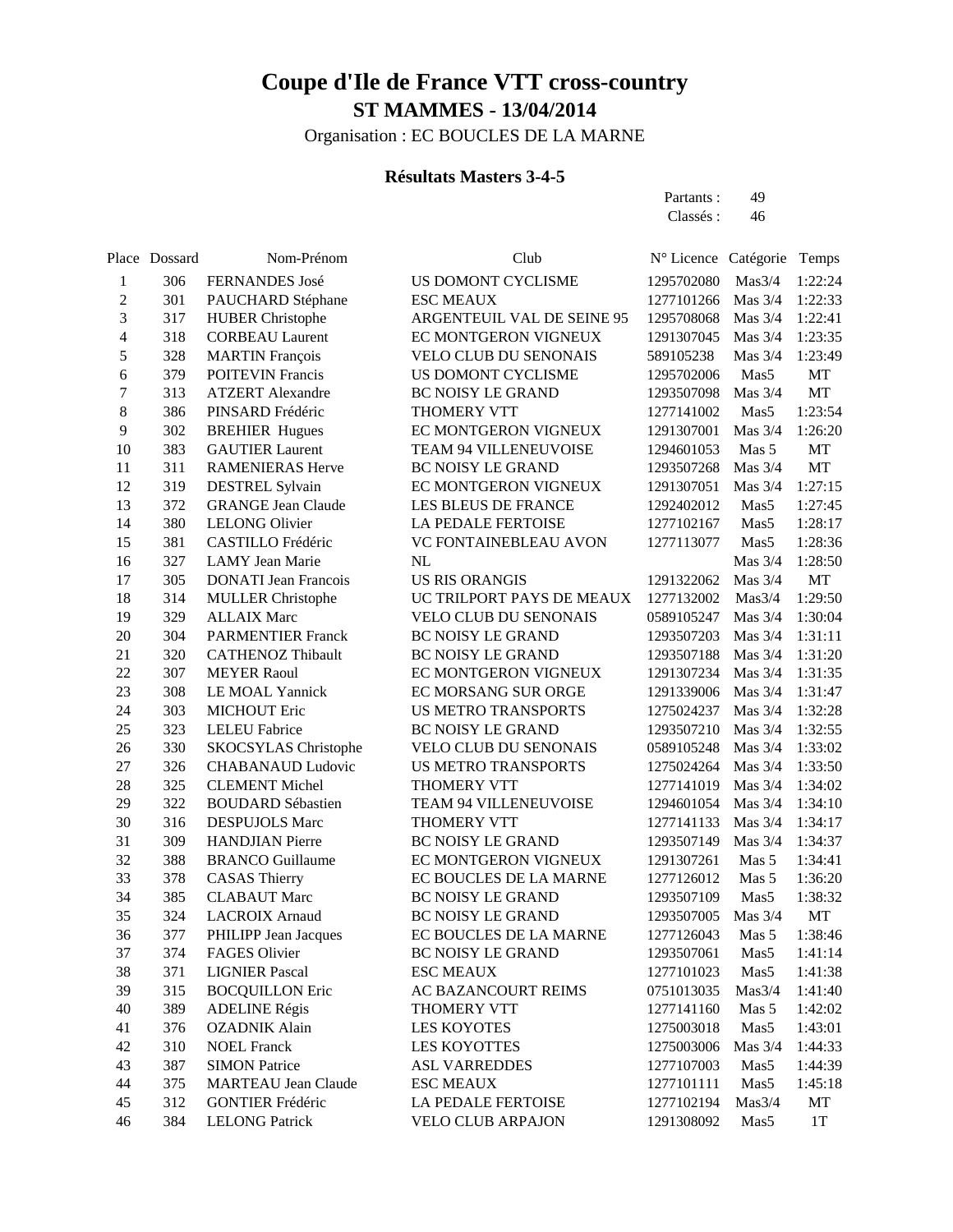Organisation : EC BOUCLES DE LA MARNE

### **Résultats Tandems**

|   |                  |                              | Equipages                  | Partants:           | 3         |          |
|---|------------------|------------------------------|----------------------------|---------------------|-----------|----------|
|   |                  |                              | Equipages                  | Classés :           | 3         |          |
|   | Place Dossard    | Nom-Prénom                   | Club                       | $N^{\circ}$ Licence | Catégorie | Temps    |
|   | 404a             | MEDER Jérémy                 | <b>VC ORLEANS</b>          | 1845071276          | Tan       | 01:06:42 |
|   | 404b             | PUIS LEFAUCHEUR Elliot       | <b>VC ORLEANS</b>          | 1845071277          | Tan       |          |
| 2 | 401a             | <b>SARTORI</b> Laurent       | <b>LES BLEUS DE FRANCE</b> | 1292402103          | Tan       | 01:09:46 |
|   | 401b             | ROCHA Serge                  | <b>LES BLEUS DE FRANCE</b> | 1292402115          | Tan       |          |
| 3 | 403a             | <b>BIARNE CONTINANT Marc</b> | EC BOUCLES DE LA MARNE     | 1277126007          | Tan       | 01:15:31 |
|   | 403 <sub>b</sub> | <b>BIARNE Alain</b>          | EC BOUCLES DE LA MARNE     | 1277126143          | Tan       |          |